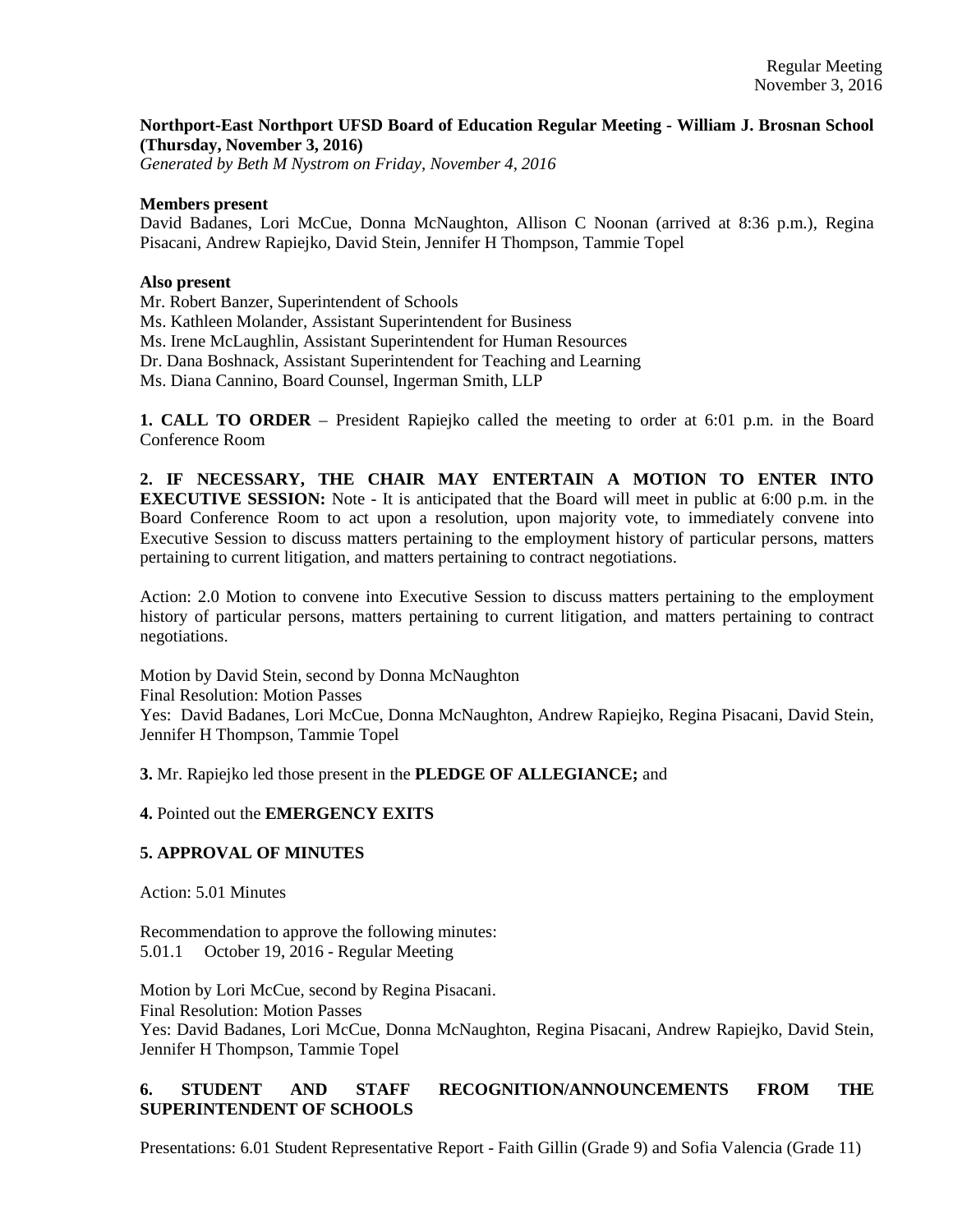Northport High School Students Faith Gillin and Sofia Valencia updated the Board on the happenings at the high school. The Multicultural Club and Spanish Club are planning events for all families in the Hispanic community to include them in their child's education. DECA is running Operation Shoe Box collecting toys and activities to send to children for the holidays. Elections were held for each club and high school class. PE Leaders Club is holding a food drive. Fashion Club is working on dresses to send to children in Africa. GSA Club held a bake sale and sold pins for coming out day. Challenge Day was held at the high school. The National Honor Society held a bake sale with donations going to the food pantry. The goal of the club is to do a monthly fundraiser to donate to a different charity. Students' rights advocate Cathy Kuhlmeier visited the high school and shared her personal story. The Academy of Finance held their employer recognition trade show. RAP week was held at the high school with presentations from several guest speakers.

The Board thanked the students for their informative report.

Mr. Banzer congratulated the girls' varsity soccer team on their win and being Suffolk County Champions. Mr. Banzer stated that Friday is playoff Friday. The girls' soccer team will play for the Long Island Championship at St. Joseph's College. The football team plays in the first round of playoffs at Longwood. The boys' volleyball team plays in the first round of playoffs at home.

November 8<sup>th</sup> is Superintendent's Conference Day. There will be no school for students. There are a number of workshops scheduled throughout the day for teachers and support staff.

Mr. Banzer stated that at the Huntington Planning Board meeting last evening the town approved the plan for the DelVino Vineyard. The District has been providing a lot of input to the town and met with various government agencies to let them know the concerns of the District.

Information: 6.02 For Information: Upcoming Meetings

President Rapiejko reviewed the upcoming meetings of November  $17<sup>th</sup>$ , December  $8<sup>th</sup>$ , January  $12<sup>th</sup>$  and January 26<sup>th</sup>.

Superintendent Banzer stated that at the November  $17<sup>th</sup>$  Board meeting there will be a presentation regarding the proposed bond referendum projects by the District's architect, Joseph Grillo. In addition to this presentation there will be two community forums to receive public input on the projects. They will be held on November 30<sup>th</sup> and December 6<sup>th</sup> at the William J. Brosnan School. The Board will hold two special meetings to discuss and approve the final projects on December  $14<sup>th</sup>$  and January  $5<sup>th</sup>$ .

**7. COMMUNICATIONS** - Please Note: This is the opportunity for persons who had written letters to the Board to speak to the Board regarding the issues raised in their communications. Speakers are asked to keep their comments brief, and to speak for no longer than 5 minutes.

Discussion: 7.01 Communications to the Board

There were no communications to the Board requiring Board action.

**8. PUBLIC COMMENT/PARTICIPATION** - Please Note: Community members are invited to share their questions, comments, or concerns with the School Board. When speaking, citizens should state their name and address for the record and limit their presentation to 5 minutes. Where possible, the Board will answer factual questions immediately. A written response may be provided when information is not available. If a response would involve discussion of Board Policy or decisions which might be of interest to citizens not present at the meeting, the Board may place the item on a future meeting agenda.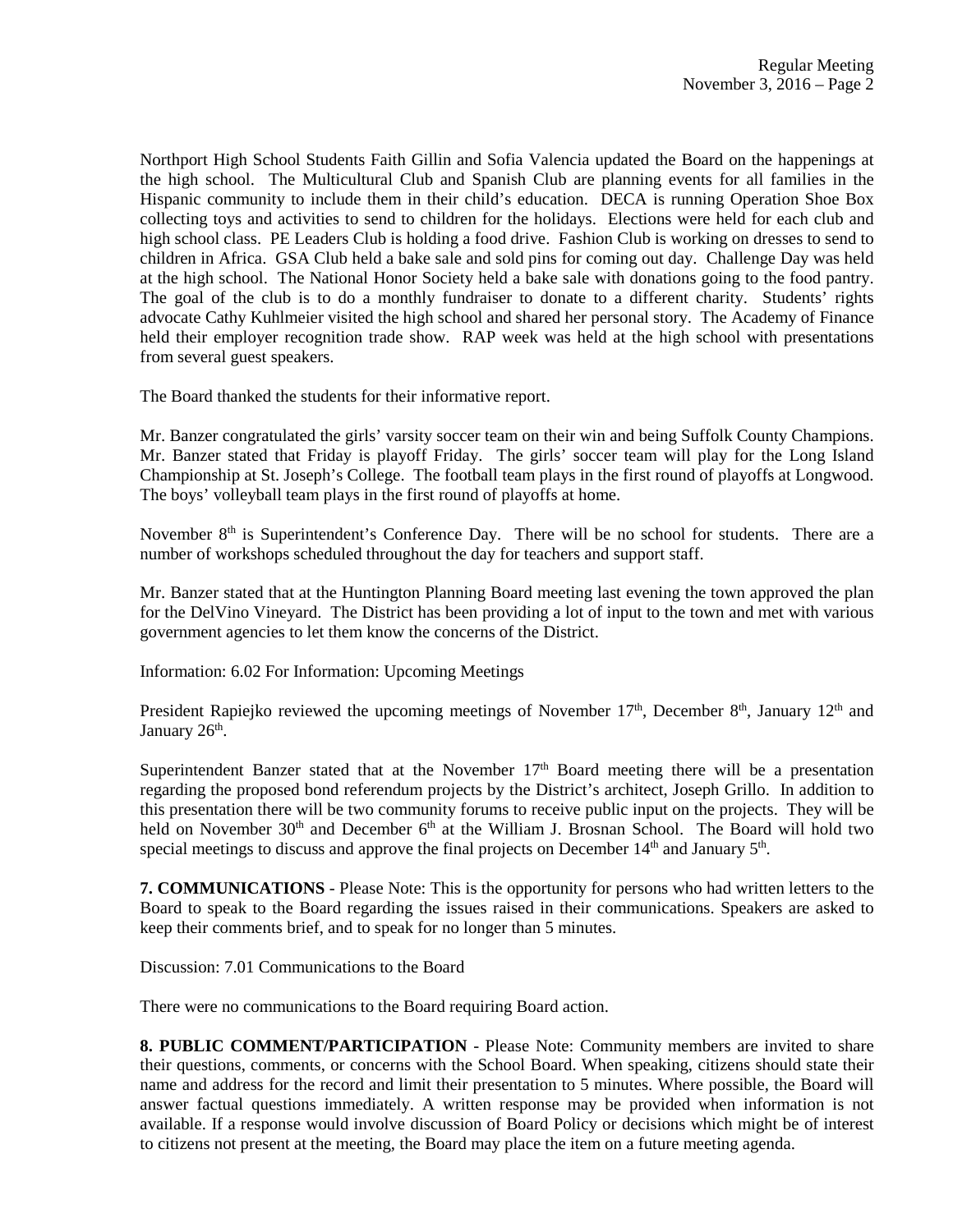There was no public comment/participation.

#### **9. SPECIAL REPORTS**

Presentations: 6.01 Student Representative Report – Faith Gillin (Grade 9) and Sofia Valencia (Grade 11)

Ms. Gillin and Ms. Valencia updated the Board on the happenings at the high school.

# **10. SUPERINTENDENT'S REPORT, GENERAL - FOR BOARD ACTION**

Action: 10.01 Personnel Actions Report Recommendation to approve the Personnel Actions Report

Motion by Donna McNaughton, second by Tammie Topel. Final Resolution: Motion Passes Yes: David Badanes, Lori McCue, Donna McNaughton, Regina Pisacani, Andrew Rapiejko, David Stein, Jennifer H Thompson, Tammie Topel

President Rapiejko announced the retirement of two staff members: Edward Bach, Head Custodian Northport Middle School and Joseph Jencen, Custodian at William J. Brosnan School.

Action: 10.02 Schedule J - Committee on Special Education Recommendation to approve Schedule J

Motion by Donna McNaughton, second by Tammie Topel. Final Resolution: Motion Passes Yes: David Badanes, Lori McCue, Donna McNaughton, Regina Pisacani, Andrew Rapiejko, David Stein, Jennifer H Thompson, Tammie Topel

Action: 10.03 Resolution regarding APPR Training Certification Recommendation to approve the following resolution:

"RESOLVED, that the Board of Education of the Northport-East Northport Union Free School District, at its regular meeting on November 3, 2016, hereby takes action to approve the following:

The Annual Professional Performance Review (APPR) regulations of the Board of Regents provides that, in order to be certified as lead evaluators, administrators must be trained in the following nine elements:

1. The New York State Teaching Standards, and their related elements and performance indicators or Interstate School Leaders Licensure Consortium Standards and their related functions;

2. Evidence-based observation techniques that are grounded in research;

3. Application and use of the student growth percentile model and the value-added growth model as defined in 8 NYCRR §30-2.2;

4. Application and use of the State-approved teacher rubric used in the evaluations of teachers including training on the effective application of such rubric to observe a teacher's practice;

5. Application and use of the assessment tools that the Northport-East Northport Union Free School District utilizes to evaluate its teachers;

6. Application and use of the State-approved locally selected measures of student achievement used by the Northport-East Northport Union Free School District to evaluate its teachers;

7. Use of the Statewide Instructional Reporting System;

8. The scoring methodology utilized by the State Education Department and the Northport-East Northport Union Free School District to evaluate a teacher under 8 NYCRR Subpart 30-2, including;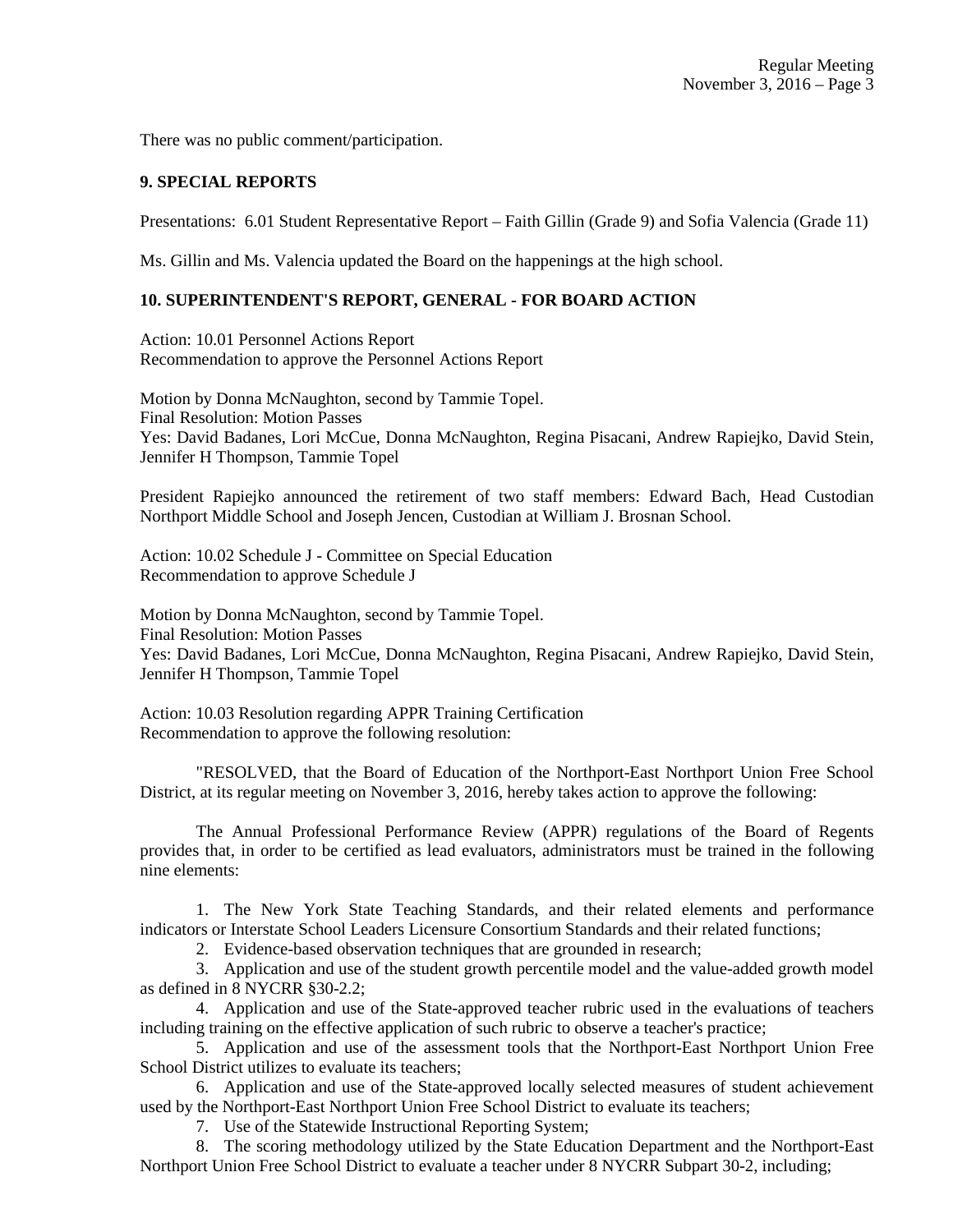- a) how scores are generated for each subcomponent and the composite effectiveness score of teachers or principals, and
- b) application and use of the scoring ranges prescribed by the Commissioner for the four designated rating categories used for the overall rating of teachers or principals and their subcomponent ratings; and

9. Specific considerations in evaluating teachers and principals of English language learners and students with disabilities.

The following administrators have participated in either the Lead Evaluator Training or the Lead Evaluator Recertification Training provided by the Western Suffolk BOCES this school year, which included the required components, and are considered to be Certified Lead Evaluators for the 2016-2017 school year:

Lead Evaluator Initial Training (August 2016) Terrence Hinson

Lead Evaluator Initial Training (September 2016) Angelo Cocchiola

Lead Evaluator Recertification Training (September 2016)

Lori Beekman, Dana Boshnack, Chelsea Brown, Daniel Danbusky, Shannon Dantuono, Pasquale DeStefano, Patricia Essenfeld, Cynthia Fitzgerald, Tara Gaiss, Michael Genovese, Allyson Giaimo, Thomas Harrison, Jeffrey Haubrich, Timothy Hoss, Sean Hurley, Denise Keenan, Paul Klimuszko, Karrie Kruger, Sabina Larkin, Daniel McKeon, Irene McLaughlin, Izzet Mergen, Matthew Nelson, Jennifer Nesfield, Judy Proscia, Christina Pulaski, Robin Rann, Patricia Schmitt, David Storch"

Motion by Donna McNaughton, second by Tammie Topel.

Final Resolution: Motion Passes

Yes: David Badanes, Lori McCue, Donna McNaughton, Regina Pisacani, Andrew Rapiejko, David Stein, Jennifer H Thompson, Tammie Topel

Action: 10.04 Policies - Second Read and Adopt

Recommendation to receive for a second read and adopt the following policies:

- 10.04.1 Policy #1800 "Gifts from the Public" (Replaces policy #3280 "Gifts/Donations to the District")
- 10.04.2 Policy #2250 "Board of Education Sub-Committees (Revisions to current policy)
- 10.04.3 Policy #5280 "Intramural and Interscholastic Activities (Replaces policies #6145.1/6145.2 "Athletic Activities" and #6145.11 "Admission Fees Inter-Scholastic Activities")
- 10.04.4 Policy #6550 "Extracurricular Activity Fund" (Replaces policy #5252 "Student Activities Fund Management")
- 10.04.5 Policy #7810 "Retirement or Closing of Facilities" (Replaces policy #3512 "Disposition of Excessed Facilities")
- 10.04.6 Policy #4710 TABLED

Mr. Banzer reviewed the dual enrollment courses offered at the high school and suggested revisions to the high school course catalog and to the wording regarding weighting in the Middle School and High School Reporting Policy. The Board requested that the policy be revised with Mr. Banzer's suggestion and that it be placed on the next meeting for a second read.

Recommendation to table item 10.04.6, Policy #4710 "Middle School and High School Reporting Policy" until the November 17th Board of Education Meeting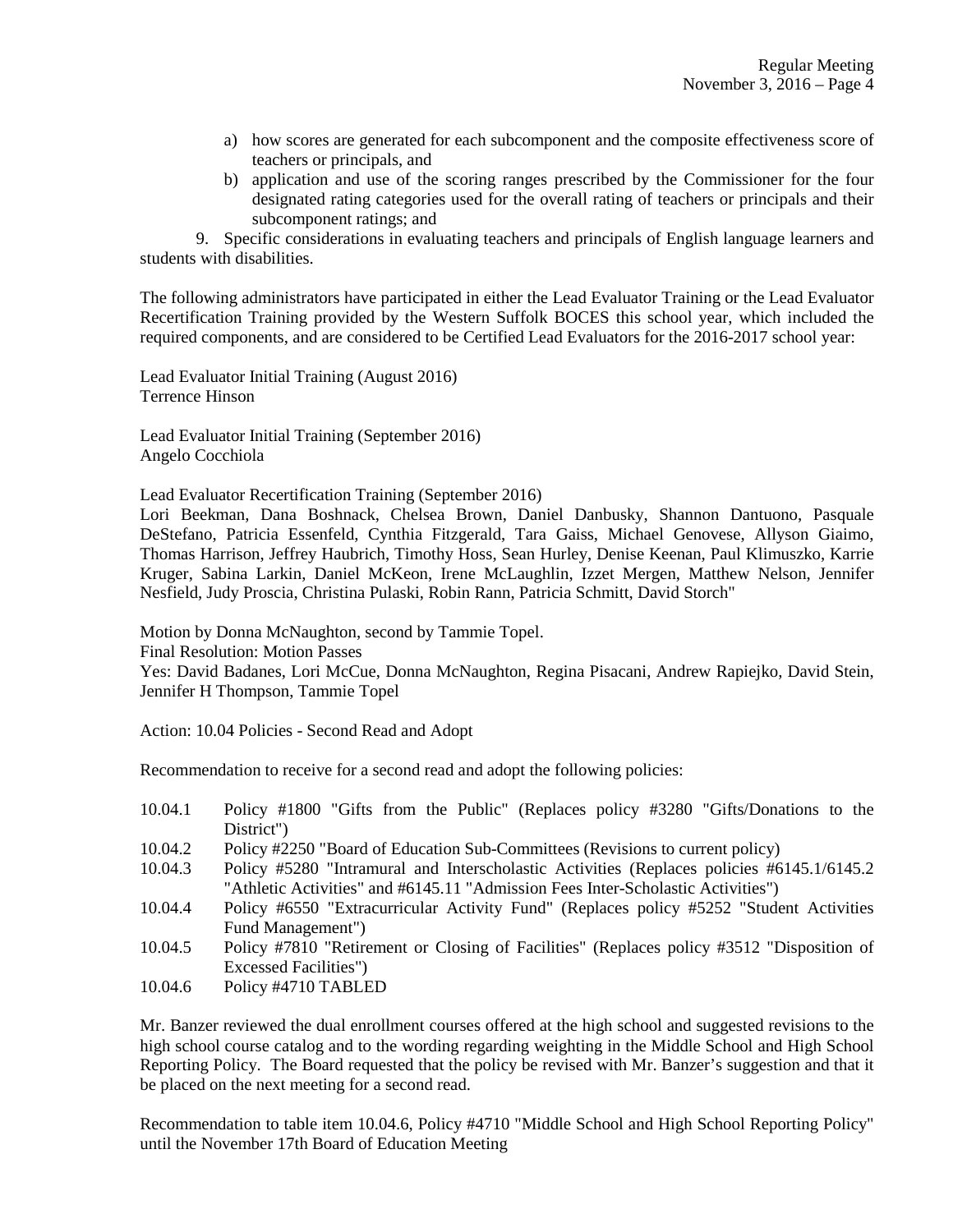Motion by Jennifer H Thompson, second by Tammie Topel. Motion Passes Yes: David Badanes, Lori McCue, Donna McNaughton, Regina Pisacani, Andrew Rapiejko, David Stein, Jennifer H Thompson, Tammie Topel

Recommendation to receive for a second read and adopt the policies:

Motion by Donna McNaughton, second by Jennifer H Thompson. Final Resolution: Motion Passes Yes: David Badanes, Lori McCue, Donna McNaughton, Regina Pisacani, Andrew Rapiejko, David Stein, Jennifer H Thompson, Tammie Topel

# **11. SUPERINTENDENT'S REPORT, FINANCIAL - FOR BOARD ACTION**

Action: 11.01 Gersh Academy

Recommendation to approve a 2015-2016 Agreement between the Northport-East Northport Union Free School District and Gersh Academy Inc for 2015-2016 tuition and transportation (Spec. Ed.)

Motion by Donna McNaughton, second by Regina Pisacani. Final Resolution: Motion Passes Yes: David Badanes, Lori McCue, Donna McNaughton, Regina Pisacani, Andrew Rapiejko, David Stein, Jennifer H Thompson, Tammie Topel

Action: 11.02 Gersh Academy

Recommendation to approve a 2016-2017 Agreement between the Northport-East Northport Union Free School District and Gersh Academy for tuition and transportation (Spec. Ed.)

Motion by Donna McNaughton, second by Regina Pisacani. Final Resolution: Motion Passes Yes: David Badanes, Lori McCue, Donna McNaughton, Regina Pisacani, Andrew Rapiejko, David Stein, Jennifer H Thompson, Tammie Topel

Action: 11.03 Theodore Roosevelt Sanctuary & Audubon Center

Recommendation to approve two (2) Program Confirmations and Invoices between the Northport-East Northport Union Free School District and the Theodore Roosevelt Sanctuary & Audubon Center, total amount of \$472.50 (FAS)

Motion by Donna McNaughton, second by Regina Pisacani. Final Resolution: Motion Passes Yes: David Badanes, Lori McCue, Donna McNaughton, Regina Pisacani, Andrew Rapiejko, David Stein, Jennifer H Thompson, Tammie Topel

Action: 11.04 Donation

Recommendation to approve the following donation to the District:

11.04.1 A 20x60 galvanized batting cage frame from Mr. and Mrs. Mark Jarrett to Northport High School, value estimated by the donor to be approximately \$1,000

Motion by Donna McNaughton, second by Regina Pisacani.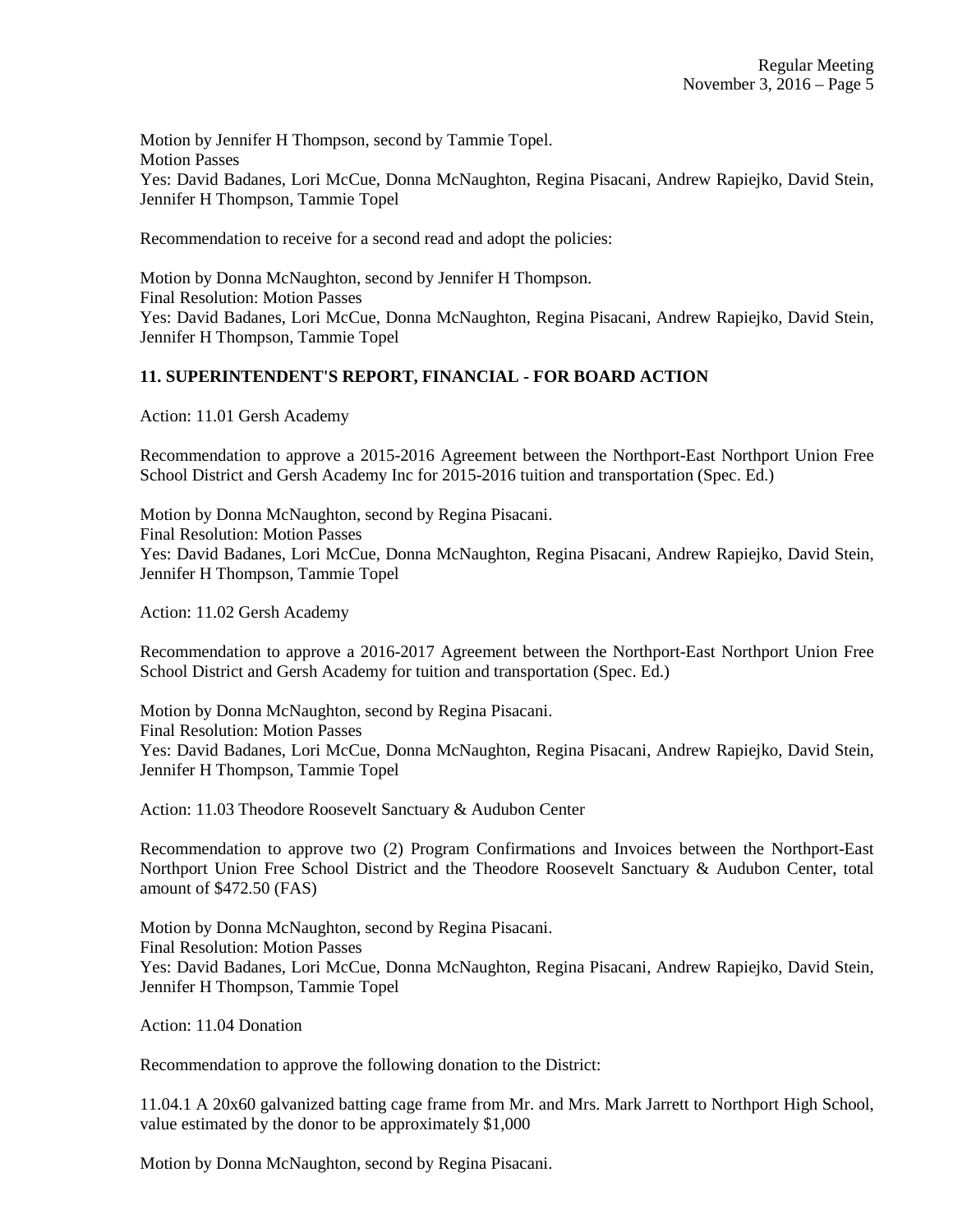Final Resolution: Motion Passes

Yes: David Badanes, Lori McCue, Donna McNaughton, Regina Pisacani, Andrew Rapiejko, David Stein, Jennifer H Thompson, Tammie Topel

Action: 11.05 Urban Studies Field Trip Donation

Recommendation to approve the following resolution:

"BE IT RESOLVED, that the Board of Education hereby gratefully accepts a donation of \$345 from Northport-East Northport residents whose names are more fully set forth in the attached document, for the purposes of covering the cost of transportation for the Northport High School Urban Studies Class field trip on October 19, 2016 and increase the 2016-2017 budget code A2110.4161.30.2903 for this purpose.

BE IT RESOLVED, that the Board of Education hereby approves an increase in the revenue code A2705 of the 2016-2017 budget by \$345 with the understanding that this increase in revenue is the result of donations from Northport-East Northport residents."

Motion by Donna McNaughton, second by Regina Pisacani. Final Resolution: Motion Passes Yes: David Badanes, Lori McCue, Donna McNaughton, Regina Pisacani, Andrew Rapiejko, David Stein, Jennifer H Thompson, Tammie Topel

Action: 11.06 Theater Field Trip donation

Recommendation to approve the following resolution:

"BE IT RESOLVED, that the Board of Education accept the donation of \$1,949 from Northport-East Northport residents whose names are more fully set forth in the attached document, in order to defray the cost of transportation for the Northport High School Musical Theater Trip to New York City on November 30, 2016 and increase the 2016-2017 budget code A2110.4161.30.2903 by \$1,949 for this purpose.

BE IT RESOLVED, that the Board of Education hereby approves an increase in the revenue code A2705 of the 2016-2017 budget by \$1,949 with the understanding that this increase in revenue is the result of donations from Northport-East Northport residents"

Motion by Donna McNaughton, second by Regina Pisacani.

Final Resolution: Motion Passes

Yes: David Badanes, Lori McCue, Donna McNaughton, Regina Pisacani, Andrew Rapiejko, David Stein, Jennifer H Thompson, Tammie Topel

Action: 11.07 Urban Studies Field Trip Donation

Recommendation to approve the following resolution:

"BE IT RESOLVED, that the Board of Education hereby gratefully accepts a donation of \$891 from Northport-East Northport residents whose names are more fully set forth in the attached document, for the purposes of covering the cost of transportation for the Northport High School Urban Studies Class field trip on October 28, 2016 and increase the 2016-2017 budget code A2110.4161.30.2903 by \$891 for this purpose.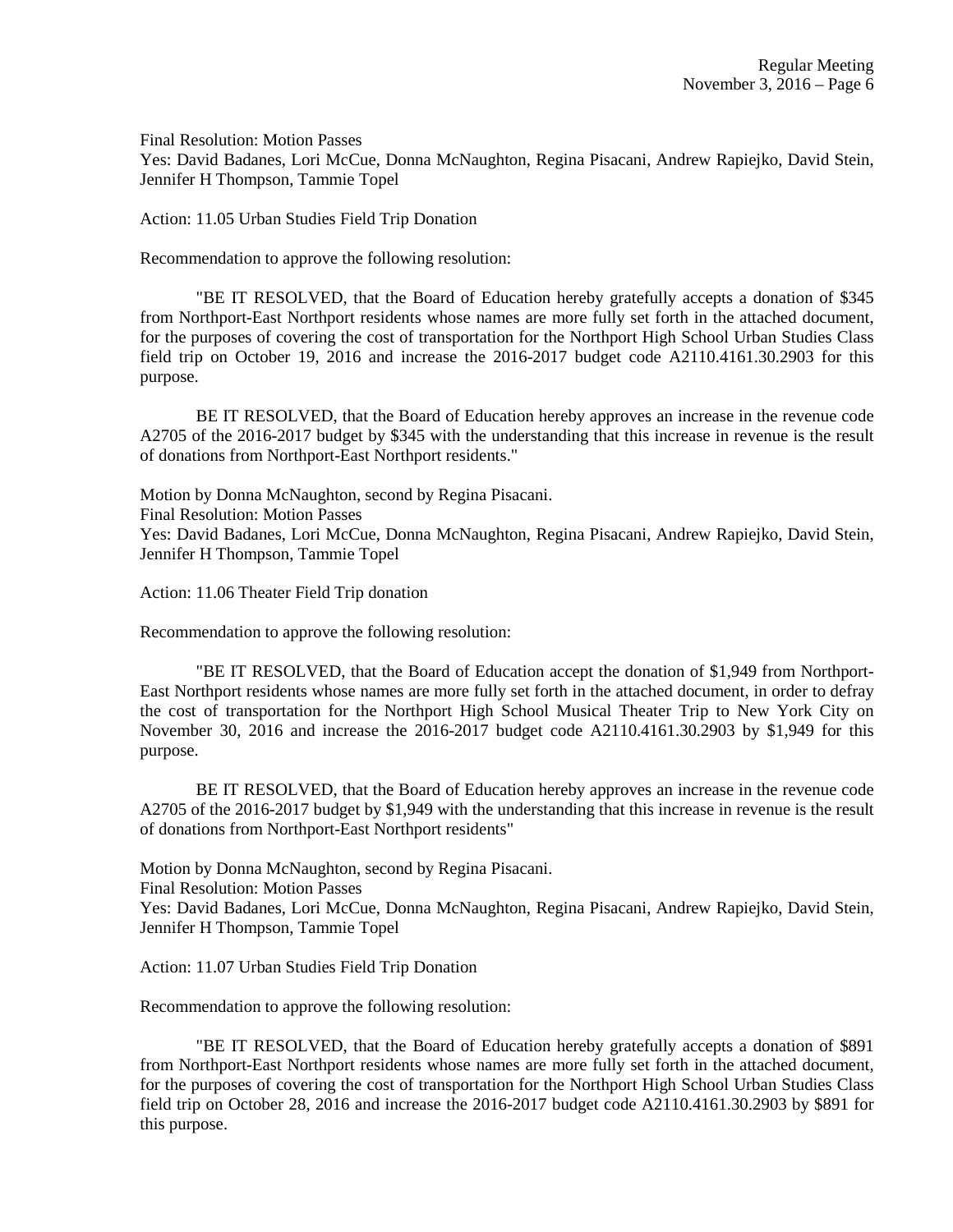BE IT RESOLVED, that the Board of Education hereby approves an increase in the revenue code A2705 of the 2016-2017 budget by \$891 with the understanding that this increase in revenue is the result of donations from Northport-East Northport residents"

Motion by Donna McNaughton, second by Regina Pisacani.

Final Resolution: Motion Passes

Yes: David Badanes, Lori McCue, Donna McNaughton, Regina Pisacani, Andrew Rapiejko, David Stein, Jennifer H Thompson, Tammie Topel

Action: 11.08 David Levine

Recommendation to approve a Consultant Agreement between the Board of Education of the Northport-East Northport Union Free School District and David Levine for a student workshop and teacher professional development (NMS)

Motion by Donna McNaughton, second by Regina Pisacani. Final Resolution: Motion Passes Yes: David Badanes, Lori McCue, Donna McNaughton, Regina Pisacani, Andrew Rapiejko, David Stein, Jennifer H Thompson, Tammie Topel

Action: 11.09 Ted Strickroth/Wilderness Museum

Recommendation to approve a Supplementary Education Services Agreement between the Northport-East Northport Union Free School District and Ted Strickroth/Wilderness Museum in the amount of \$400 for an in-house field trip Natural History Presentation (BAS)

Motion by Donna McNaughton, second by Regina Pisacani. Final Resolution: Motion Passes Yes: David Badanes, Lori McCue, Donna McNaughton, Regina Pisacani, Andrew Rapiejko, David Stein, Jennifer H Thompson, Tammie Topel

Action: 11.10 Larkfield Manor

Recommendation to approve a Rider to Agreement between the Board of Education of the Northport-East Northport Union Free School District and Larkfield Manor for 2017 Moving Up Ceremony (ENMS)

Motion by Donna McNaughton, second by Regina Pisacani. Final Resolution: Motion Passes Yes: David Badanes, Lori McCue, Donna McNaughton, Regina Pisacani, Andrew Rapiejko, David Stein, Jennifer H Thompson, Tammie Topel

Action: 11.11 Vanderbilt Mansion/Museum/Planetarium

Recommendation to approve a Reservation Contract between the Northport-East Northport Union Free School District and the Suffolk County Vanderbilt Mansion/Museum/Planetarium (NAS #10422502)

Motion by Donna McNaughton, second by Regina Pisacani.

Final Resolution: Motion Passes

Yes: David Badanes, Lori McCue, Donna McNaughton, Regina Pisacani, Andrew Rapiejko, David Stein, Jennifer H Thompson, Tammie Topel

Action: 11.12 Claims Auditor's Report for Warrants and Schedule of Claims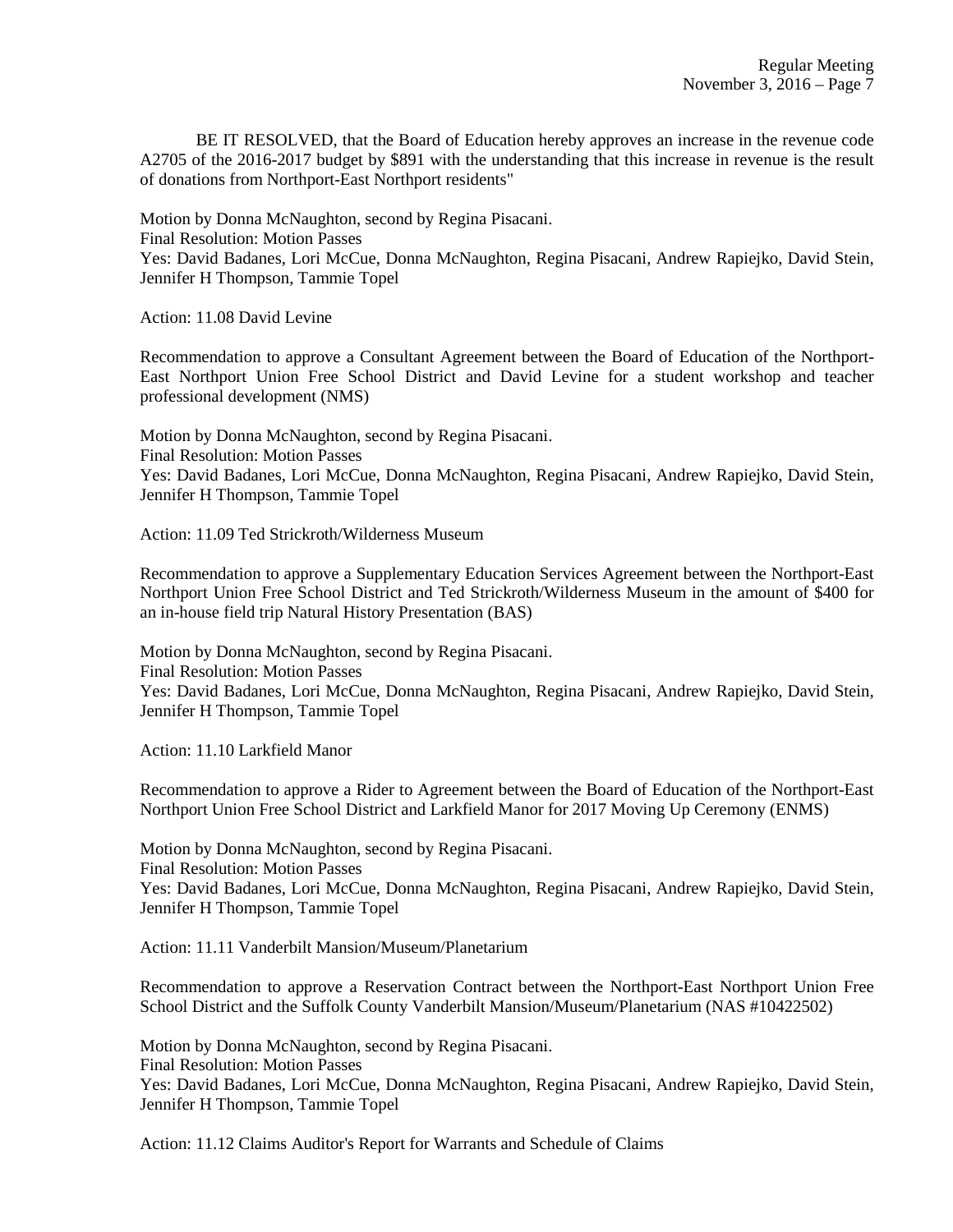Recommendation to approve the Claims Auditor's Report for Warrants and Schedule of Claims for payments dated:

September 9, 2016 (Payroll Trust & Agency Warrant), September 15, 2016 (Accounts Payable Warrant), September 23, 2016 (Payroll Trust & Agency Warrant), September 30, 2016 (Accounts Payable Warrant), September 2016 (Claims Audit Report)

Motion by Donna McNaughton, second by Regina Pisacani. Final Resolution: Motion Passes Yes: David Badanes, Lori McCue, Donna McNaughton, Regina Pisacani, Andrew Rapiejko, David Stein, Jennifer H Thompson, Tammie Topel

Action: 11.13 Claims Auditor's Report - Payroll Audit

Recommendation to approve the Claims Auditor's Report - Payroll Audit for Payroll Distribution/Audit dated September 23, 2016 (NAS)

Motion by Donna McNaughton, second by Regina Pisacani. Final Resolution: Motion Passes Yes: David Badanes, Lori McCue, Donna McNaughton, Regina Pisacani, Andrew Rapiejko, David Stein, Jennifer H Thompson, Tammie Topel

Action: 11.14 Treasurer's Report and Monthly Summary of Receipts and Disbursements

Recommendation to approve the Treasurer's Report and Monthly Summary of Receipts and Disbursements:

11.14.1 Treasurer's Report for the period August 1, 2016 through August 31, 2016 11.14.2 Monthly Summary of Receipts and Disbursements for the month ending August 31, 2016

Motion by Donna McNaughton, second by Regina Pisacani. Final Resolution: Motion Passes Yes: David Badanes, Lori McCue, Donna McNaughton, Regina Pisacani, Andrew Rapiejko, David Stein, Jennifer H Thompson, Tammie Topel

Action: 11.15 Schedule of Investments

Recommendation to approve the Schedule of Investments as of August 31, 2016

Motion by Donna McNaughton, second by Regina Pisacani. Final Resolution: Motion Passes Yes: David Badanes, Lori McCue, Donna McNaughton, Regina Pisacani, Andrew Rapiejko, David Stein, Jennifer H Thompson, Tammie Topel

Action: 11.16 Collateral Schedule

Recommendation to approve the Collateral Schedule as of August 31, 2016

Motion by Donna McNaughton, second by Regina Pisacani. Final Resolution: Motion Passes Yes: David Badanes, Lori McCue, Donna McNaughton, Regina Pisacani, Andrew Rapiejko, David Stein, Jennifer H Thompson, Tammie Topel